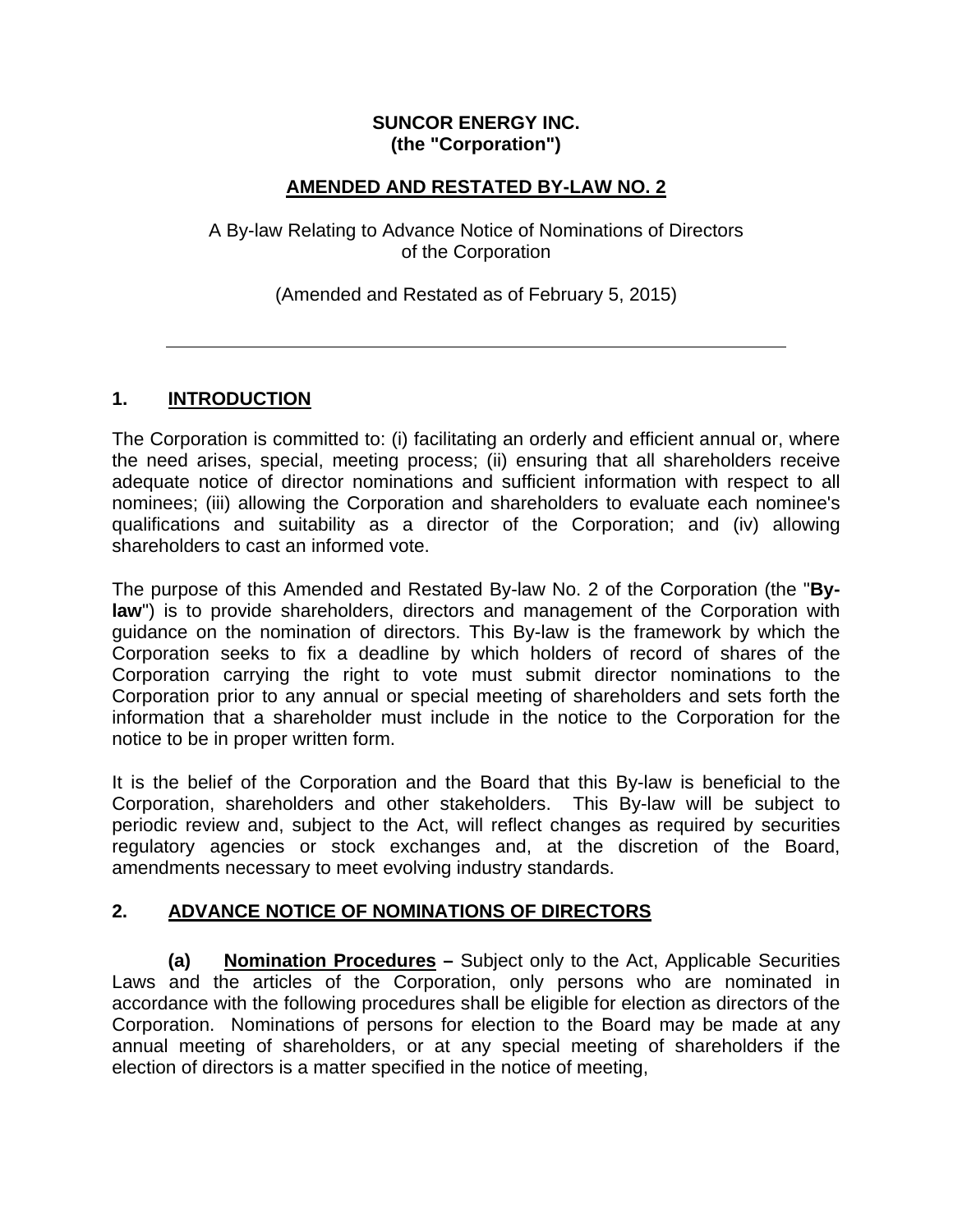- (i) by or at the direction of the Board, including pursuant to a notice of meeting;
- Act; or (ii) by or at the direction or request of one or more shareholders pursuant to a proposal made in accordance with the provisions of the Act, or a requisition of a shareholders' meeting by one or more of the shareholders made in accordance with the provisions of the
- (iii) by any person (a "**Nominating Shareholder**") who:
	- (A) at the close of business on the date of the giving of the notice provided for in this By-law and on the record date for notice of such meeting, is entered in the securities register as a holder of one or more shares carrying the right to vote at such meeting or who has beneficial ownership of shares pursuant to the Act that are entitled to be voted at such meeting and provides evidence of such beneficial ownership to the Corporation, and
	- (B) complies with the notice procedures set forth below in this By-law.

**(b) Nominations for Election –** For the avoidance of doubt, the procedures set forth in this By-law shall be the exclusive means for any person to bring nominations for election to the Board before any annual or special meeting of shareholders of the Corporation.

**(c) Timely notice –** In addition to any other applicable requirements, for a nomination to be made by a Nominating Shareholder, the Nominating Shareholder must have given timely notice thereof in proper written form to the Corporate Secretary in accordance with this By-law.

**(d) Manner of timely notice –** To be timely, a Nominating Shareholder's notice must be given:

> (i) in the case of an annual meeting (including an annual and special meeting) of shareholders, not less than 30 days prior to the date of the meeting; provided, however, that in the event that the meeting is to be held on a date that is less than 50 days after the date on which the first public announcement of the date of the meeting was made (each such date being, the "**Notice Date**"), notice by the Nominating Shareholder shall be made not later than the close of business on the 10th day following the Notice Date;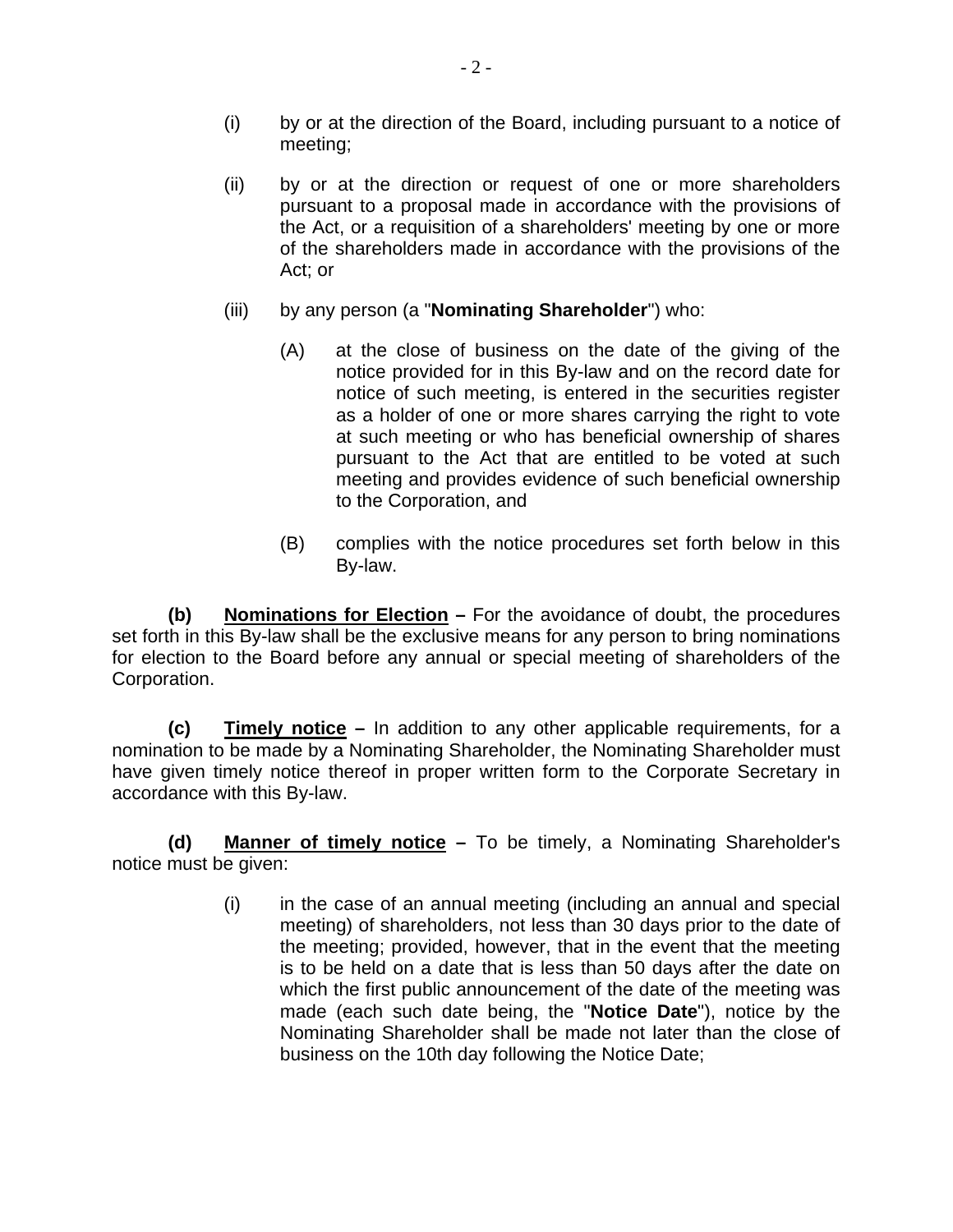- (ii) in the case of a special meeting (which is not also an annual meeting) of shareholders called for the purpose of electing directors (whether or not also called for other purposes), not later than the close of business on the 15th day following the Notice Date; and
- (iii) in the case of an annual meeting (including an annual and special meeting) of shareholders or a special meeting of shareholders called for the purpose of electing directors (whether or not also called for other purposes) where notice-and-access is used for delivery of proxy related materials, not less than 40 days prior to the date of the meeting (but in any event, not prior to the Notice Date); provided, however, that in the event that the meeting is to be held on a date that is less than 50 days after the Notice Date, notice by the Nominating Shareholder shall be made, in the case of an annual meeting of shareholders, not later than the close of business on the 10th day following the Notice Date and, in the case of a special meeting of shareholders, not later than the close of business on the 15th day following the Notice Date.

**(e) Proper form of notice –** To be in proper written form, a Nominating Shareholder's notice must set forth or be accompanied by, as applicable:

- (i) as to each person whom the Nominating Shareholder proposes to nominate for election as a director (a "**Proposed Nominee**"):
	- (A) the name, age and business and residential address of the Proposed Nominee;
	- (B) the principal occupation, business or employment of the Proposed Nominee, both present and within the five years preceding the notice;
	- (C) whether the Proposed Nominee is a resident Canadian within the meaning of the Act;
	- (D) whether the Proposed Nominee is a citizen and/or resident of the United States;
	- (E) the number of securities of each class of voting securities of the Corporation or any of its subsidiaries beneficially owned, or controlled or directed, directly or indirectly, by the Proposed Nominee, as of the record date for the meeting of shareholders (if such date shall then have been made publicly available and shall have occurred) and as of the date of such notice;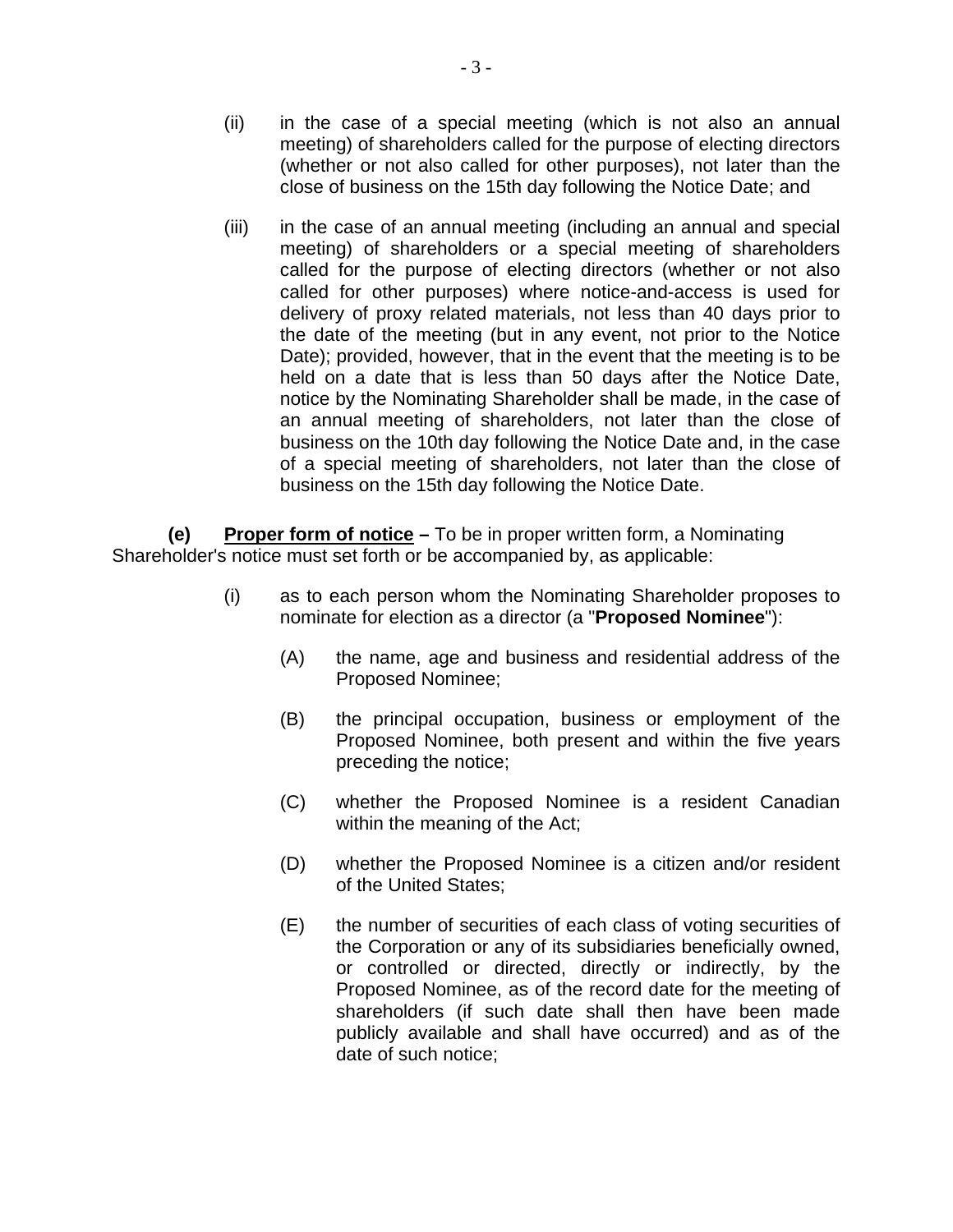- (F) a description of any relationship, agreement, arrangement or understanding (financial, compensation or indemnity related or otherwise) between the Nominating Shareholder and the Proposed Nominee, or any Affiliates or Associates of, or any person or entity acting jointly or in concert with, the Nominating Shareholder or the Proposed Nominee, in connection with the Proposed Nominee's nomination and election as a director;
- (G) whether the Proposed Nominee is party to any existing or proposed relationship, agreement, arrangement or understanding with any competitor of the Corporation or any other third party which may give rise to a real or perceived conflict of interest between the interests of the Corporation and the interests of the Proposed Nominee; and
- (H) any other information relating to the Proposed Nominee that would be required to be disclosed in a dissident's proxy circular or other filings required to be made in connection with solicitations of proxies for election of directors pursuant to the Act or any Applicable Securities Laws;
- (ii) as to the Nominating Shareholder:
	- (A) their name, business and residential address;
	- (B) the number of securities of each class of voting securities of the Corporation or any of its subsidiaries beneficially owned, or controlled or directed, directly or indirectly, by such person or any other person with whom such person is acting jointly or in concert with respect to the Corporation or any of its securities, as of the record date for the meeting (if such date shall then have been made publicly available and shall have occurred) and as of the date of such notice;
	- (C) whether such person intends to deliver a proxy circular and/or form of proxy to any shareholder of the Corporation in connection with such nomination or otherwise solicit proxies or votes from shareholders of the Corporation in support of such nomination; and
	- (D) any other information relating to such person that would be required to be made in a dissident's proxy circular or other filings required to be made in connection with solicitations of proxies for election of directors pursuant to the Act or any Applicable Securities Laws; and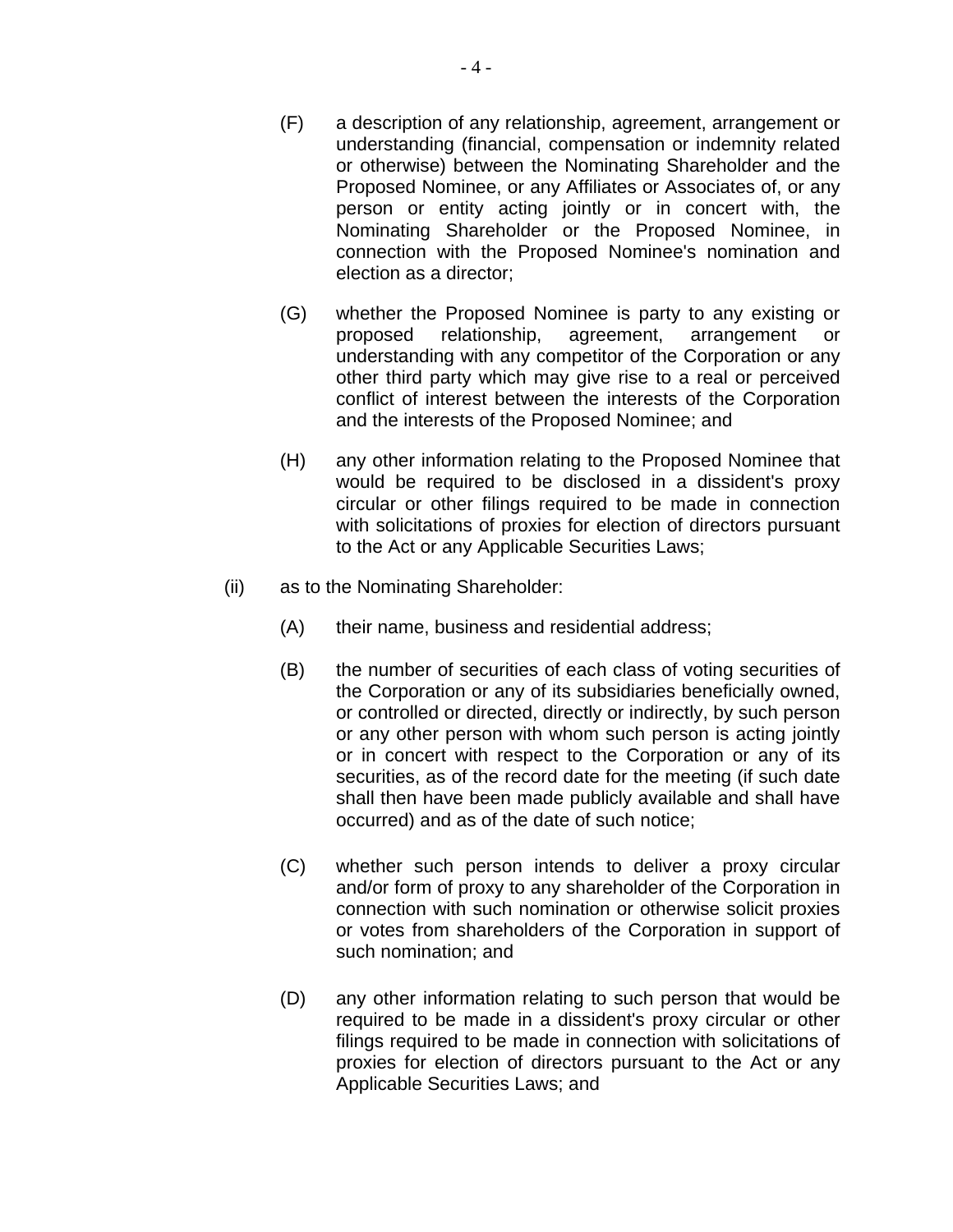(iii) a written consent duly signed by each Proposed Nominee to being named as a nominee for election to the Board and to serve as a director of the Corporation, if elected.

References to "Nominating Shareholder" in this section 2(e) shall be deemed to refer to each shareholder that nominates or seeks to nominate a person for election as director in the case of a nomination proposal where more than one shareholder is involved in making such nomination proposal.

**(f) Notice to be updated –** In addition, to be considered timely and in proper written form, a Nominating Shareholder's notice shall be promptly updated and supplemented, if necessary, so that the information provided or required to be provided in such notice shall be true and correct as of the record date for the meeting.

**(g) Power of the chair –** The chair of the meeting shall have the power and duty to determine whether a nomination was made in accordance with the procedures set forth in the foregoing provisions and, if any proposed nomination is not in compliance with such foregoing provisions, to declare that such defective nomination shall be disregarded.

**(h) Delivery of notice –** Notwithstanding any other provision of this By-law, notice given to the Corporate Secretary pursuant to this By-law may only be given by personal delivery, facsimile transmission or by e-mail (provided that the Corporate Secretary has stipulated an e-mail address for purposes of this notice), and shall be deemed to have been given and made only at the time it is served by personal delivery, e-mail (at the address as aforesaid) or sent by facsimile transmission (provided that receipt of the confirmation of such transmission has been received) to the Corporate Secretary of the Corporation at the address of the principal executive offices of the Corporation; provided that if such delivery or electronic communication is made on a day which is not a business day or later than 5:00 p.m. (Calgary time) on a day which is a business day, then such delivery or electronic communication shall be deemed to have been made on the subsequent day that is a business day.

**(i) Discussion of matters –** Nothing in this By-Law shall be deemed to preclude discussion by a shareholder (as distinct from the nomination of directors) at a meeting of shareholders of any matter in respect of which it would have been entitled to submit a proposal pursuant to the provisions of the Act.

**(j) Board Discretion –** Notwithstanding the foregoing, the Board may, in its sole discretion, waive any requirement in this By-law.

- **Definitions For purposes of this By-law,**
- **(k) Definitions** For purposes of this By-law, (i) "**Act**" means the *Canada Business Corporations Act*, or any statute that may be substituted therefor, as from time to time amended;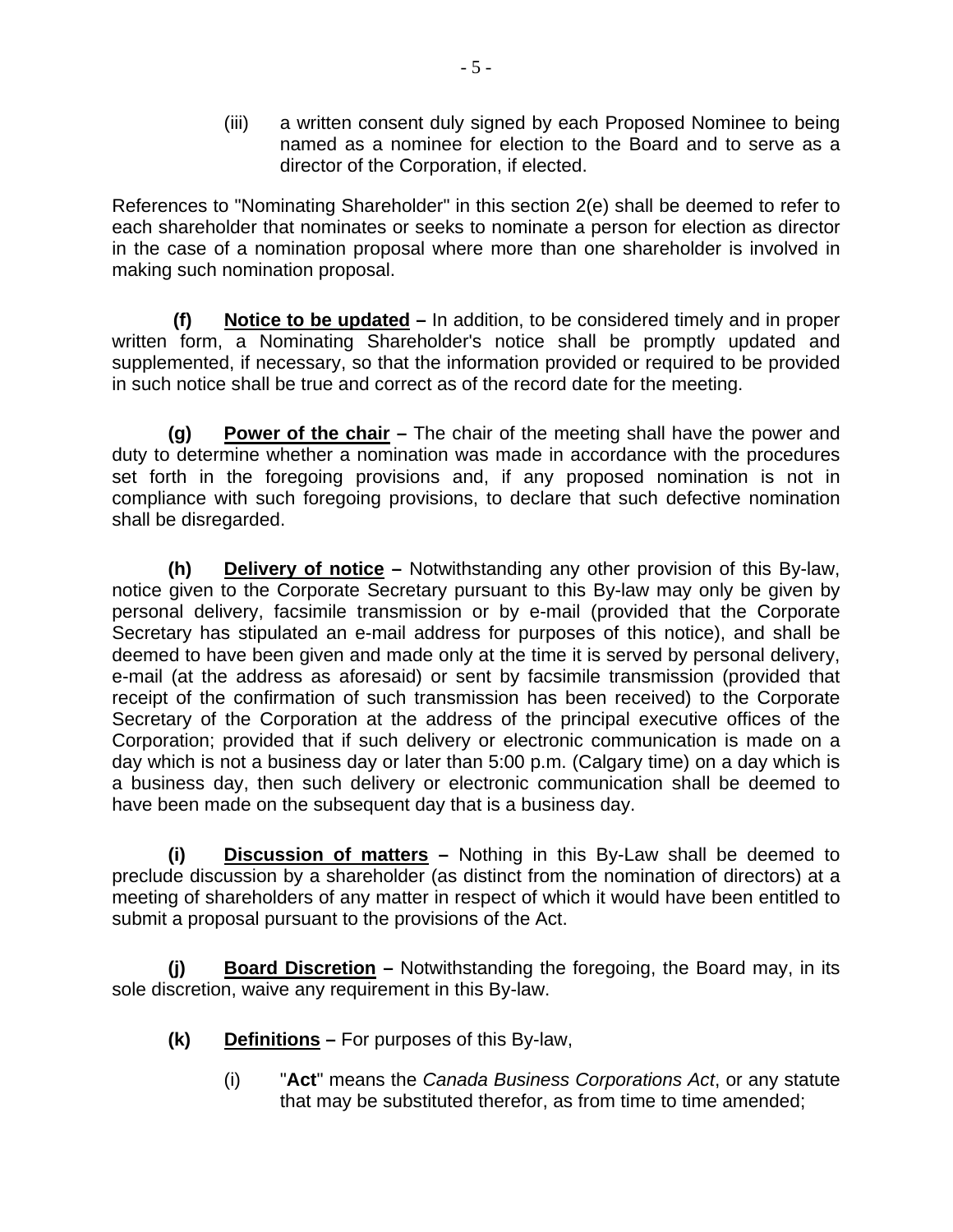- common control with, such specified person; (ii) "**Affiliate**", when used to indicate a relationship with a specific person, shall mean a person that directly, or indirectly through one or more intermediaries, controls, or is controlled by, or is under
- (iii) "**Applicable Securities Laws**" means the applicable securities legislation of each relevant province and territory of Canada, as amended from time to time, the written rules, regulations and forms made or promulgated under any such statute and the published national instruments, multilateral instruments, policies, bulletins and notices of the securities commissions and similar regulatory authorities of each province and territory of Canada;
- (iv) "**Associate**", when used to indicate a relationship with a specified person, shall mean:
	- (A) any body corporate or trust of which such person beneficially owns, directly or indirectly, voting securities carrying more than 10% of the voting rights attached to all voting securities of such body corporate or trust for the time being outstanding;
	- (B) any partner of that person;
	- (C) any trust or estate in which such person has a substantial beneficial interest or as to which such person serves as trustee or in a similar capacity;
	- (D) a spouse of such specified person;
	- (E) any person of either sex with whom such specified person is living in conjugal relationship outside marriage; or
	- (F) any relative of such specified person or of a person mentioned in clauses (iv) or (v) of this definition if that relative has the same residence as the specified person;
- (v) "**beneficially owns**" or "**beneficially owned**" means, in connection with the ownership of shares in the capital of the Corporation by a person, (i) any such shares as to which such person or any of such person's Affiliates or Associates owns at law or in equity, or has the right to acquire or become the owner at law or in equity, where such right is exercisable immediately or after the passage of time and whether or not on condition or the happening of any contingency or the making of any payment, upon the exercise of any conversion right, exchange right or purchase right attaching to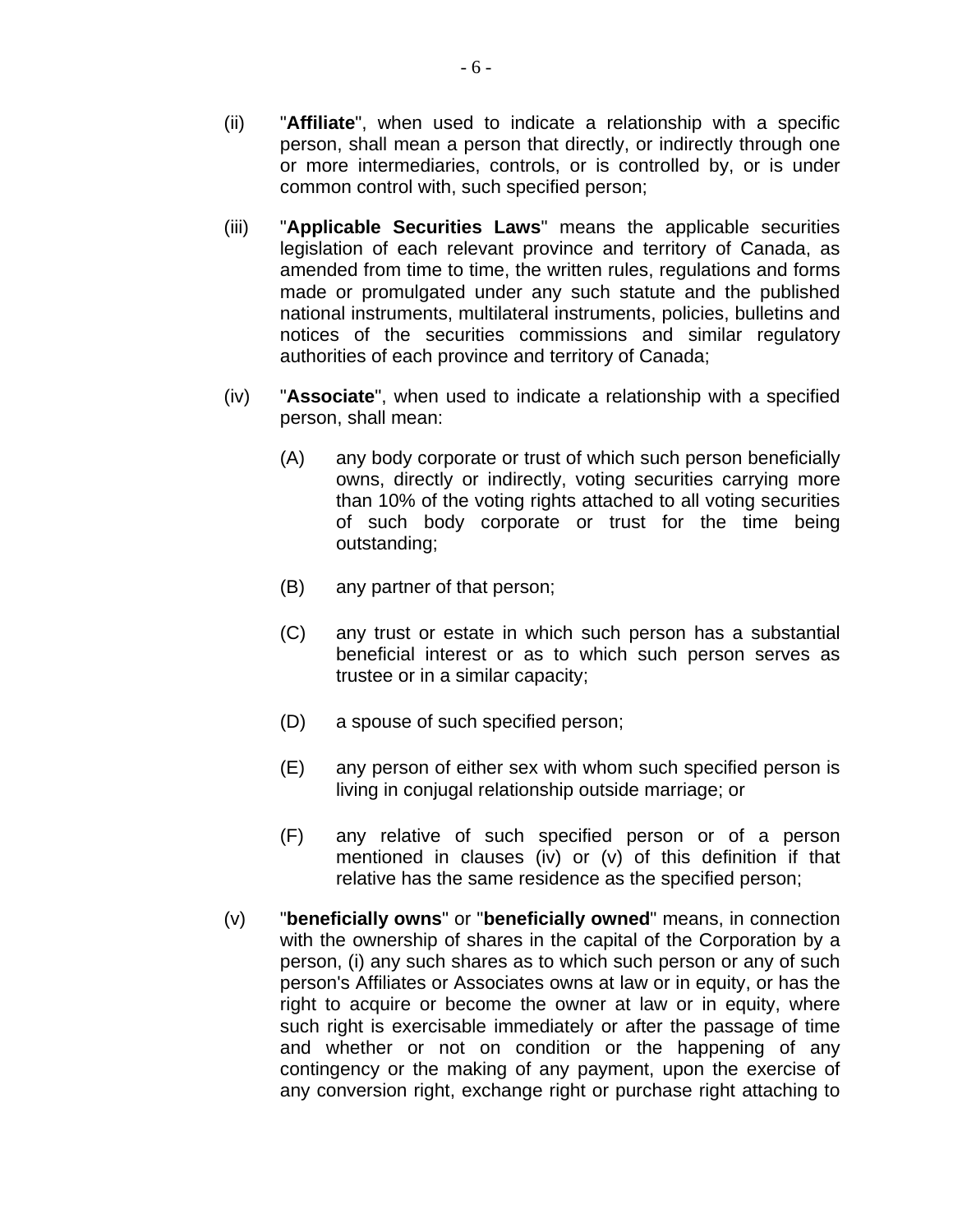any securities, or pursuant to any agreement, arrangement, pledge or understanding whether or not in writing; (ii) any such shares as to which such person or any of such person's Affiliates or Associates has the right to vote, or the right to direct the voting, where such right is exercisable immediately or after the passage of time and whether or not on condition or the happening of any contingency or the making of any payment, pursuant to any agreement, arrangement, pledge or understanding whether or not in writing; (iii) any such shares which are beneficially owned, directly or indirectly, by a Counterparty (or any of such Counterparty's Affiliates or Associates) under any Derivatives Contract (without regard to any short or similar position under the same or any other Derivatives Contract) to which such person or any of such person's Affiliates or Associates is a Receiving Party; provided, however that the number of shares that a person beneficially owns pursuant to this clause (iii) in connection with a particular Derivatives Contract shall not exceed the number of Notional Securities with respect to such Derivatives Contract; provided, further, that the number of securities owned beneficially by each Counterparty (including their respective Affiliates and Associates) under a Derivatives Contract shall for purposes of this clause be deemed to include all securities that are owned beneficially, directly or indirectly, by any other Counterparty (or any of such other Counterparty's Affiliates or Associates) under any Derivatives Contract to which such first Counterparty (or any of such first Counterparty's Affiliates or Associates) is a Receiving Party and this proviso shall be applied to successive Counterparties as appropriate; and (iv) any such shares which are owned beneficially within the meaning of this definition by any other person with whom such person is acting jointly or in concert with respect to the Corporation or any of its securities;

- (vi) "**Board**" means the board of directors of the Corporation;
- (vii) "**Corporate Secretary**" means the corporate secretary of the Corporation or, if there is no corporate secretary, the person who acts in a similar capacity;
- (viii) "**close of business**" means 5:00 p.m. (Calgary time) on a business day in Alberta, Canada;
- (ix) "**Derivatives Contract**" shall mean a contract between two parties (the "**Receiving Party**" and the "**Counterparty**") that is designed to expose the Receiving Party to economic benefits and risks that correspond substantially to the ownership by the Receiving Party of a number of shares in the capital of the Corporation or securities convertible into such shares specified or referenced in such